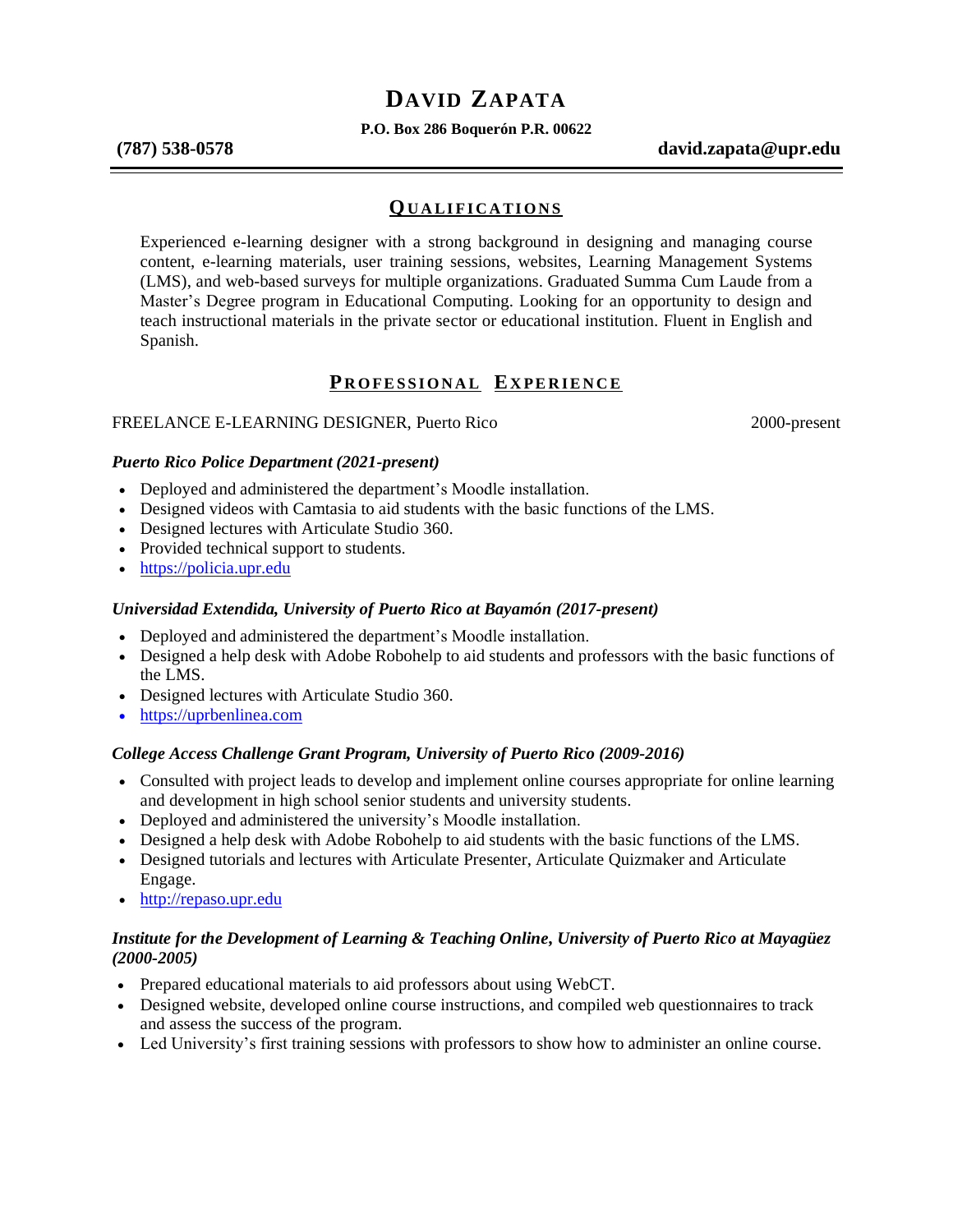# **PR O F E S S I O N A L EX P E R I E N C E**

*(Continued)*

#### FREELANCE WEBMASTER, Puerto Rico 2006-present

#### *Sea Grant College Program, University of Puerto Rico (2006-present)*

- Used WordPress to create and manage the website.
- Met with key contacts in the program to identify, update, and revise important site content.
- Deployed an online publications database with Wikindx.
- Deployed and administered various WordPress blogs.
- [https://seagrantpr.org](http://seagrantpr.org/)

#### *Puerto Rico Picnic (2016-2017)*

- Designed and maintained the business's Wordpress website and WooCommerce online store.
- Created and managed its various social networks pages: Instagram, Twitter, Facebook and TripAdvisor.
- [https://puertoricopicnic.com](http://puertoricopicnic.com/)

#### *Entre Estudiantes Mentoring Portal for Students, University of Puerto Rico (2012-2016)*

- Deployed and administered the university's WordPress Multisite installation.
- Designed each campus WordPress mentoring site.
- [http://entreestudiantes.upr.edu](http://entreestudiantes.upr.edu/)

#### *College Access Challenge Grant Program, University of Puerto Rico (2016)*

- Used WordPress to create and manage the website.
- Met with key contacts in the program to identify, update, and revise important site content.
- [http://exito.upr.edu](http://exito.upr.edu/)

#### *Portal of Professions and Occupations for K-6 Students, University of Puerto Rico (2013-2014)*

- Designed the website template with Adobe Dreamweaver and Adobe Fireworks.
- Met with key contacts in the program to identify, design and update important site contentanimations, video games, stories and classroom activities.
- [http://k-6exito.upr.edu](http://k-6exito.upr.edu/)

# **TE C H N I C A L E X P E R I E N C E**

**Software:** Windows 11, Mac Monterey, Microsoft Office 365, SnagIt 2022

**Learning Management System**: Moodle 3.0

#### **E-Learning Content Development**: Adobe Captivate 2019, Articulate Presenter 2013, Articulate

Quizmaker 2013, Articulate Engage 2013, Adobe RoboHelp 2020, Articulate Studio 360, Camtasia 2021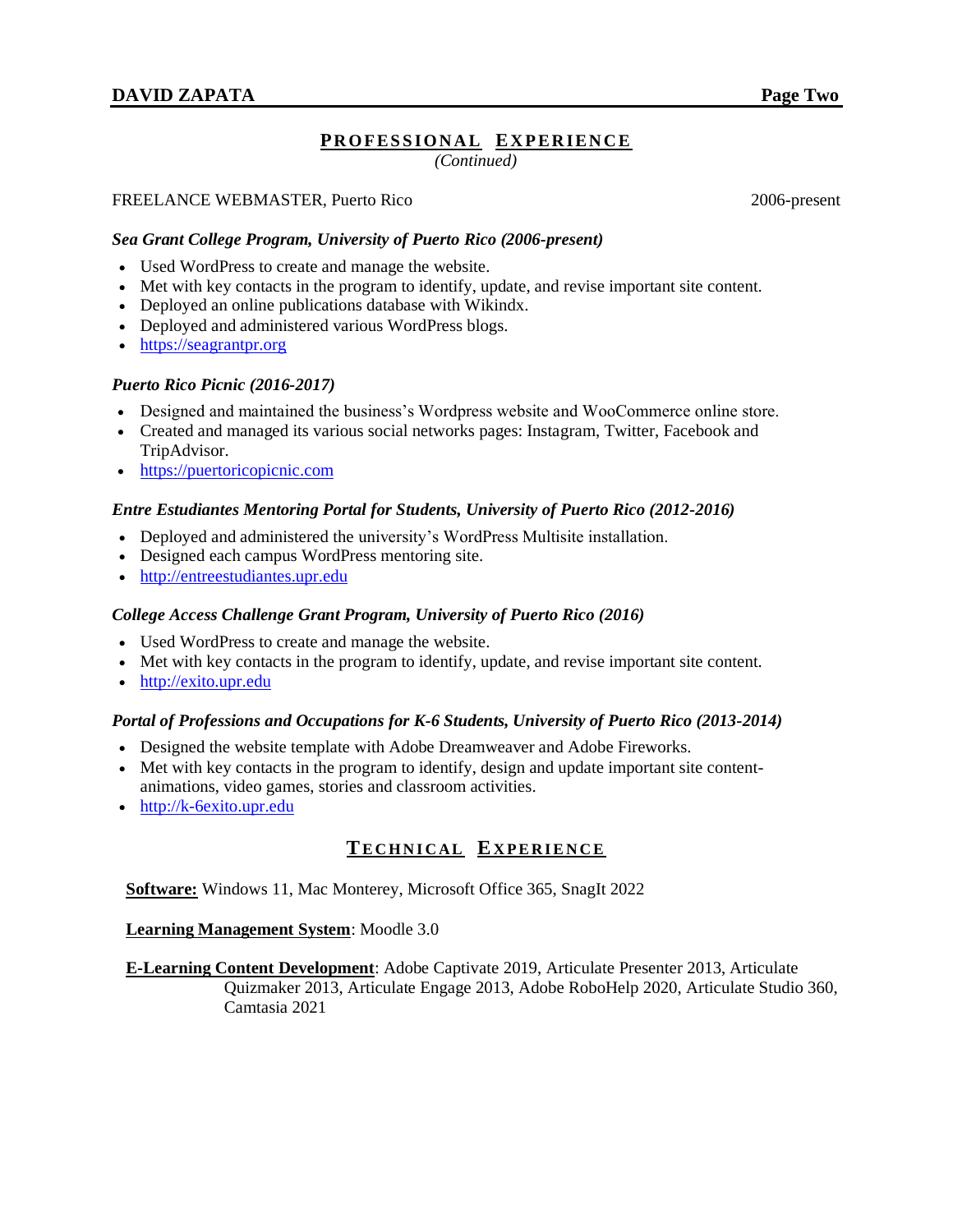# **E D U C A T I O N**

INTERAMERICAN UNIVERSITY, San Juan, Puerto Rico

*Master of Arts in Educational Computing,* 2006

~ *GPA*: 4.0/4.0; graduated Summa Cum Laude

~ *Honors*: United States Achievement Academy Collegiate All-American Scholar Program

# UNIVERSITY OF PUERTO RICO, Mayagüez, Puerto Rico

*Bachelor of Arts in Social Sciences & Psychology,* 2001

~ *GPA*: 3.62/4.0; graduated Magna Cum Laude

~ *Honors*: Dean's List Member

~ *Honors*: Undergraduate Student Achievement Award by the Puerto Rican Psychology Association